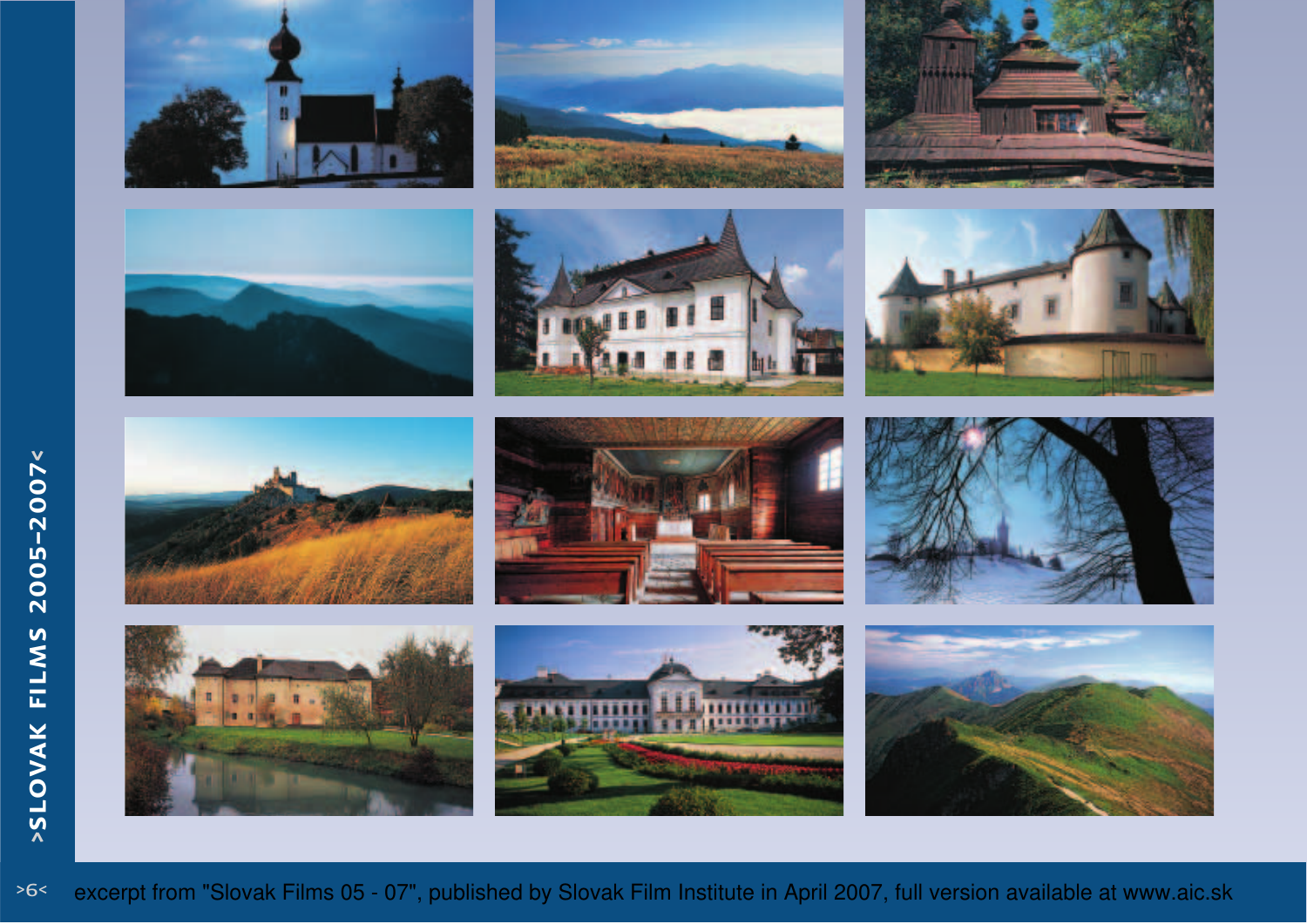# **>SLOVAKIA<**

Slovakia is a small country in the heart of Europe. After a long period of common history shared with Hungary within the Austro–Hungarian Empire, followed by the common state of Czechs and Slovaks – Czechoslovakia, the Slovak Republic became an independent state in January 1993 and joined the European Union inMay 2004.

It borders on Austria, the other three Visegrad countries: Czech Republic, Hungary and Poland, and the Ukraine.

Except for the sea, one would find almost everything here for travelling, making business and, of course, filmmaking.

Slovakia has a moderate climate with characteristic changes of season. Danubian Lowlands spreading in the south of the country cover11 % of the territory. They are the driest and warmest areas of Slovakia. Mountains cover the north-western and northern parts of the country, namely, the Carpathian Mountains with the High Tatras as the highest alpine range and Gerlachovský štít [2.655 m] the highestpeak. Two of numerous Slovak caves are included in the UNESCO list of the world's cultural and natural heritage.

The Danube is Slovakia's most significant and main navigable river connecting the capital city Bratislava with Vienna and Budapest. Thelongest river is the Váh with 406 km. The Bodrog river represents also the lowest point of the country.

Slovakia is famous for its wide variety and huge number of castles and chateaus representing different historical periods and styles. The Spiš Castle, one of the largest castle compounds in Europe, also belongs to UNESCO sites. The Bratislava Castle, Devín Castle, Červenýkameň Castle, Čachtice ruins, are just a few of Slovakia's popular shooting locations.

Bratislava is the capital of the Slovak Republic and the major city of the country. With its importance, size, history and architecture, itcomplements the most significant capitals of the region, Prague, Vienna and Budapest.

Alongside a wide range of possibilities, with its rich natural, historical and cultural heritage, Slovakia offers its visitors an especially warm welcome from the locals. They probably won't let you go unless they make you taste their delicious wine, strong liquor or some uniquekinds of sheep cheese.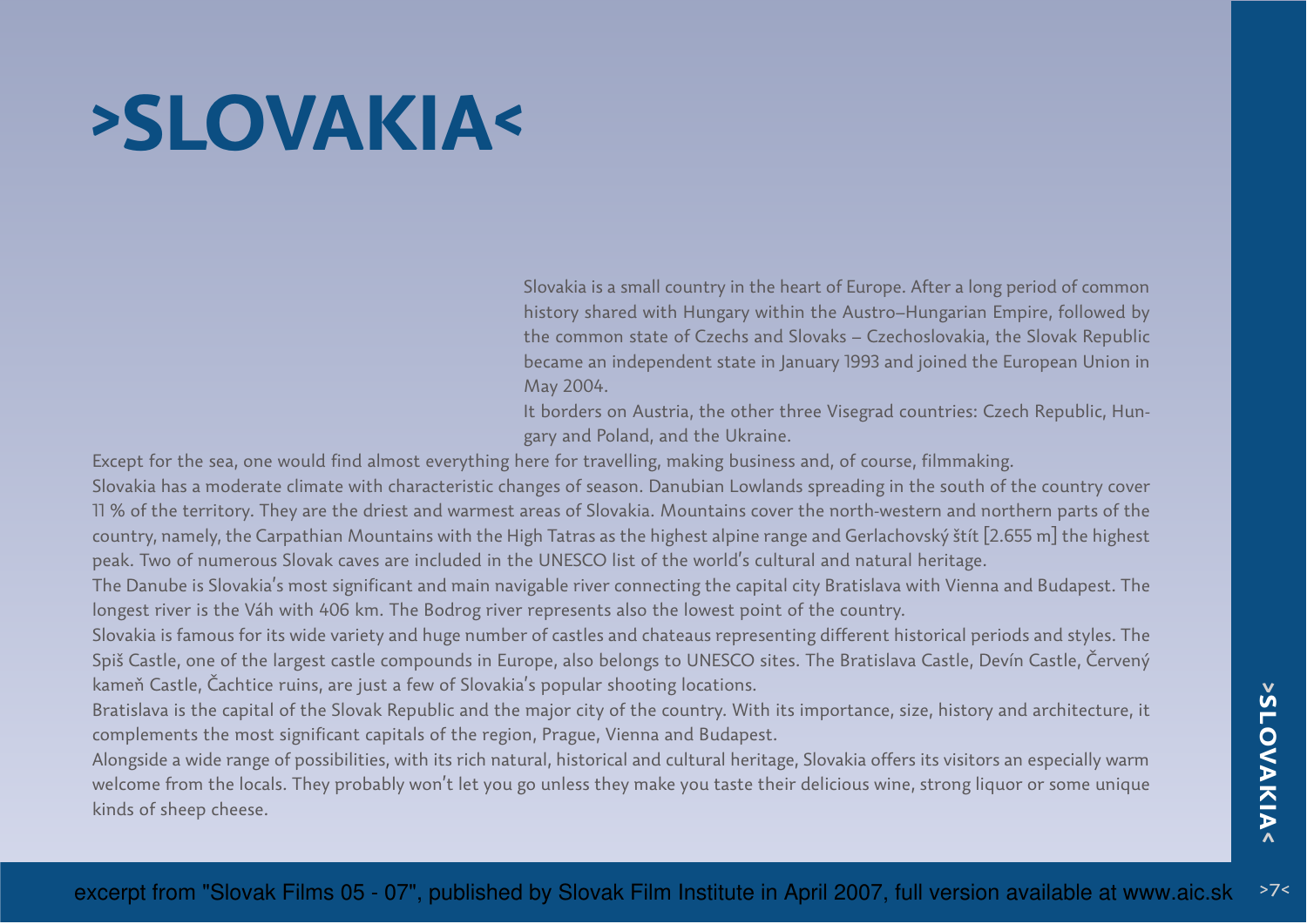





## official name

 $\times$  slovenská republika  $\bm{\mathsf{\small{[THE \texttt{SLOVAK \texttt{REPUBLIC}]}}}$ Parliamentary Democracy Independent state since January 1, 1993 as one of two succession states of the former Czech and Slovak

Federative Republic

Member of the European Union since May 1, 2004

# **CAPITAL**

Bratislava

# **AREA**

49 034 sq.km

# **POPULATION**

5 389 180 [2005]

## population density

109.9 per sq.km

## language

 Official language is Slovak, following languages also are spokenin the Slovak Republic: Hungarian, Czech, Ukrainian, Romany.

## **CURRENCY**

slovenská koruna / 100 halierov [Slovak crown / 100 hellers], SKK

**EXCHANGE RATE**  $1$  EUR = cca. 33.40 SKK 1 USD = cca. 25.10 SKK

# **VAT RATE**

flat rate of 19 %

# GDP

1, 636 mil SKK [2006]

time zoneCET [Central European Time]

DIALING CODE

+421